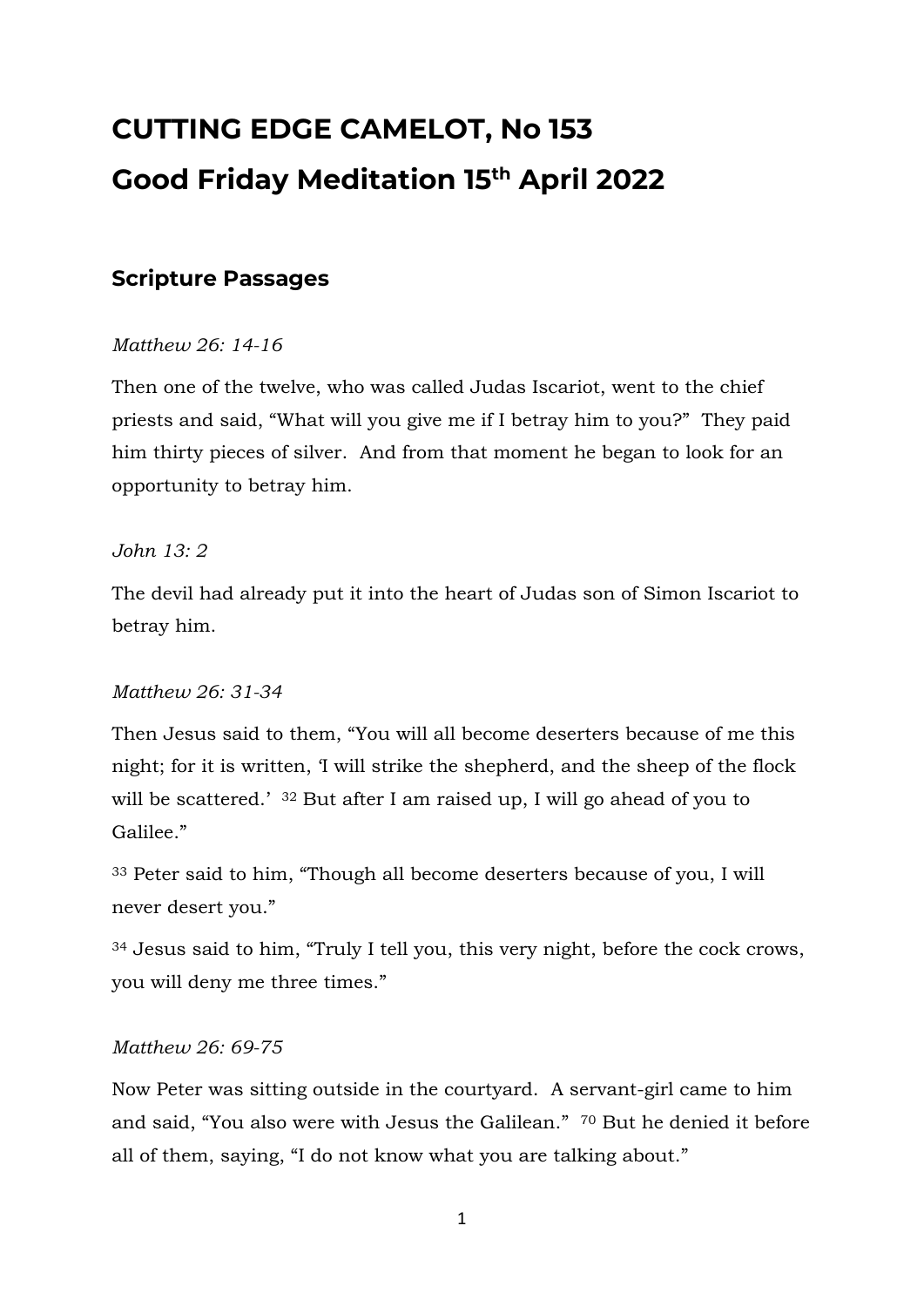<sup>71</sup> When he went out to the porch, another servant-girl saw him, and she said to the bystanders, "This man was with Jesus of Nazareth." <sup>72</sup> Again he denied it with an oath, "I do not know the man."

<sup>73</sup> After a little while the bystanders came up and said to Peter, "Certainly you are also one of them, for your accent betrays you." <sup>74</sup> Then he began to curse, and he swore an oath, "I do not know the man!"

At that moment the cock crowed. <sup>75</sup> Then Peter remembered what Jesus had said: "Before the cock crows, you will deny me three times." And he went out and wept bitterly.

#### *Matthew 27: 17-24*

So after they had gathered, Pilate said to them, "Whom do you want me to release for you, Jesus Barabbas or Jesus who is called the Messiah?" <sup>18</sup> For he realized that it was out of jealousy that they had handed him over.

<sup>19</sup> While he was sitting on the judgment seat, his wife sent word to him, "Have nothing to do with that innocent man, for today I have suffered a great deal because of a dream about him."

<sup>20</sup> Now the chief priests and the elders persuaded the crowds to ask for Barabbas and to have Jesus killed. <sup>21</sup> The governor again said to them, "Which of the two do you want me to release for you?" And they said, "Barabbas."

<sup>22</sup> Pilate said to them, "Then what should I do with Jesus who is called the Messiah?" All of them said, "Let him be crucified!"

<sup>23</sup> Then he asked, "Why, what evil has he done?" But they shouted all the more, "Let him be crucified!"

<sup>24</sup> So when Pilate saw that he could do nothing, but rather that a riot was beginning, he took some water and washed his hands before the crowd, saying, "I am innocent of this man's blood; see to it yourselves."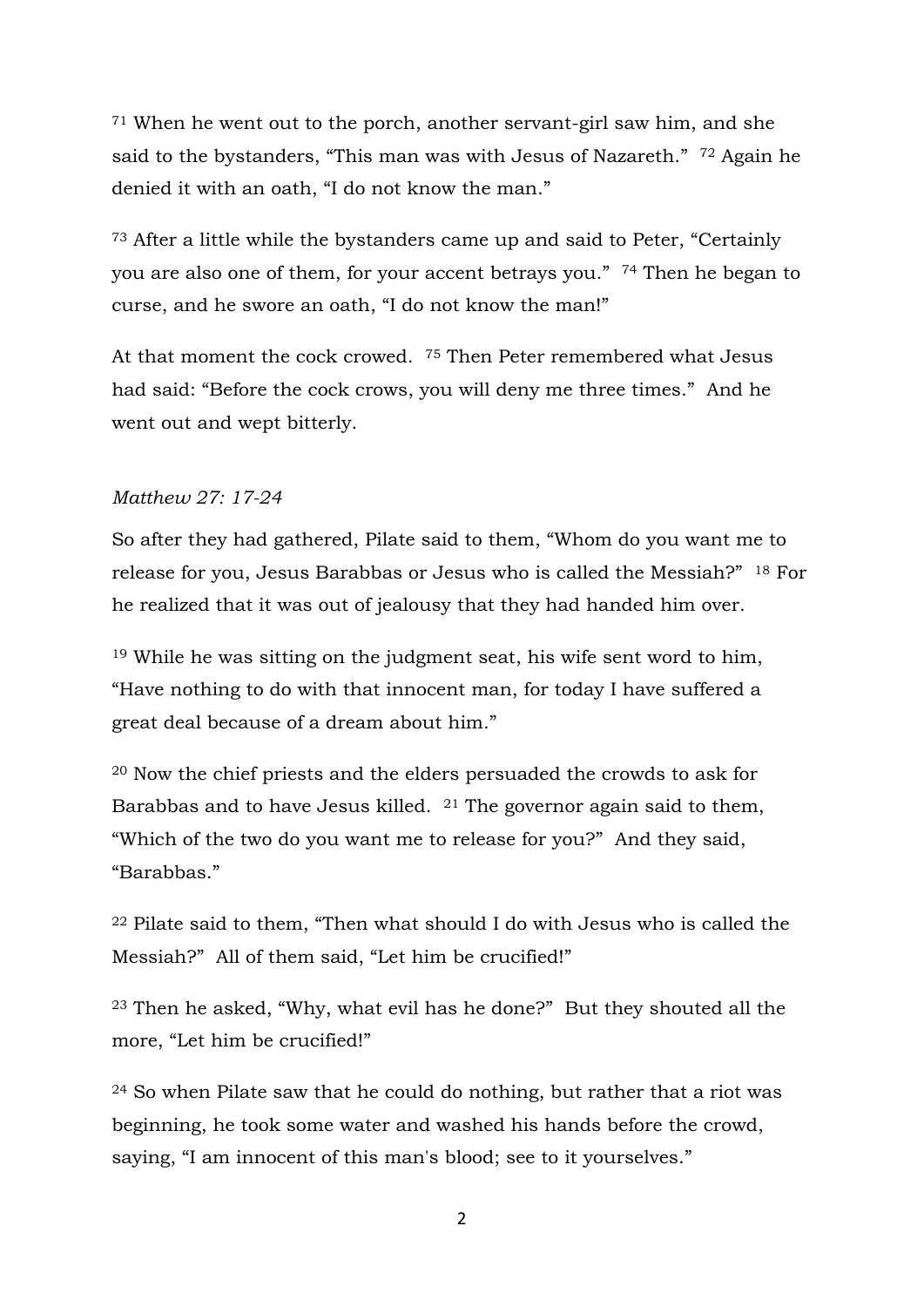#### *Isaiah 53: 4-5*

Surely he has borne our infirmities and carried our diseases … he was wounded for our transgressions, crushed for our iniquities; upon him was the punishment that made us whole, and by his bruises we are healed.

## **Meditation**

They seemed a closely knit and united little band of followers. Yes, there were the occasional little squabbles, they were caught arguing among themselves as they journeyed along the road to Jerusalem about who was to be the greatest. But that's true of all families isn't it? Surely when their loyalty was really put to the test the disciples would rise to the challenge.

And, yes, though the forces opposed to Jesus and His ministry such as the high priest, Herod, the scribes and the pharisees, were powerful Jesus had a great deal of popular support. The crowds on His triumphal entry into Jerusalem had cried Hosanna and strewed palm branches across His path, a welcome fit for a king.

A popular leader with a close and seemingly united band of dedicated followers. He would certainly stand a good chance of defeating and overcoming the opposition.

And yet within a week Jesus was to be arrested and sentenced to an agonising and shameful death by crucifixion. He died alone between two criminals, mocked by soldiers and casual passers by.

What happened to all those who supported Him? Why had they abandoned Him in His hour of need?

Betrayal is one of the great themes of all kinds of human stories. You may be familiar with the Cold War spy story, Tinker, Tailor, Soldier, Spy which has been made both into a film and a television series. At the top of the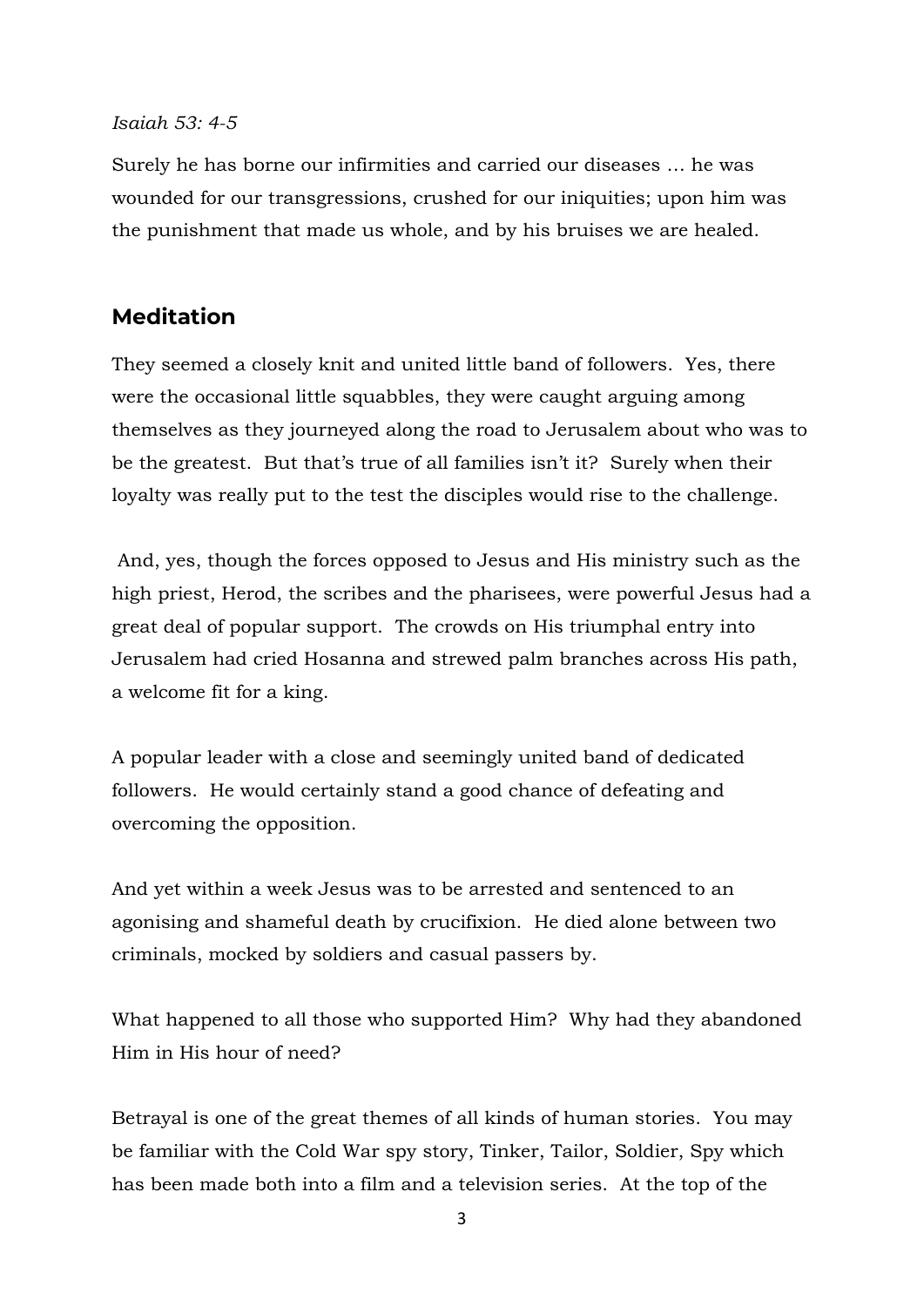British Intelligence Services there are four men. And yet one of them is a traitor.

But which one? Of course this is not easy to tell at first. A good case could be made for any one of them being the traitor. But as the story unfolds slowly it becomes clear who it is and as with the best stories the traitor is not the most immediately obvious one.

Jesus died because there was a traitor within the innermost band of His disciples. This is a good, clear and satisfying explanation for His death.

Judas Iscariot is, of course, that traitor. Matthew's gospel gives the moment when Judas decided on this course of action very starkly and without any supporting explanation,

*Then one of the twelve, who was called Judas Iscariot, went to the chief priests and said, "What will you give me if I betray him to you?" They paid him thirty pieces of silver. And from that moment he began to look for an opportunity to betray him. (Matthew 26: 14-16)*

Why did Judas do this? It is always very difficult to understand why someone is seemingly loyal to their leader then just goes and throws in their hand with the opposition.

Perhaps Judas himself did not exactly know his motivation. Perhaps it was as simple as monetary gain, the thirty pieces of silver. Or perhaps he was disappointed and wished that Jesus had a more overtly political agenda. Maybe he was jealous of Jesus and the power and effectiveness of His ministry? Perhaps he simply did not understand the spiritual perspective from which Jesus worked. We can only speculate.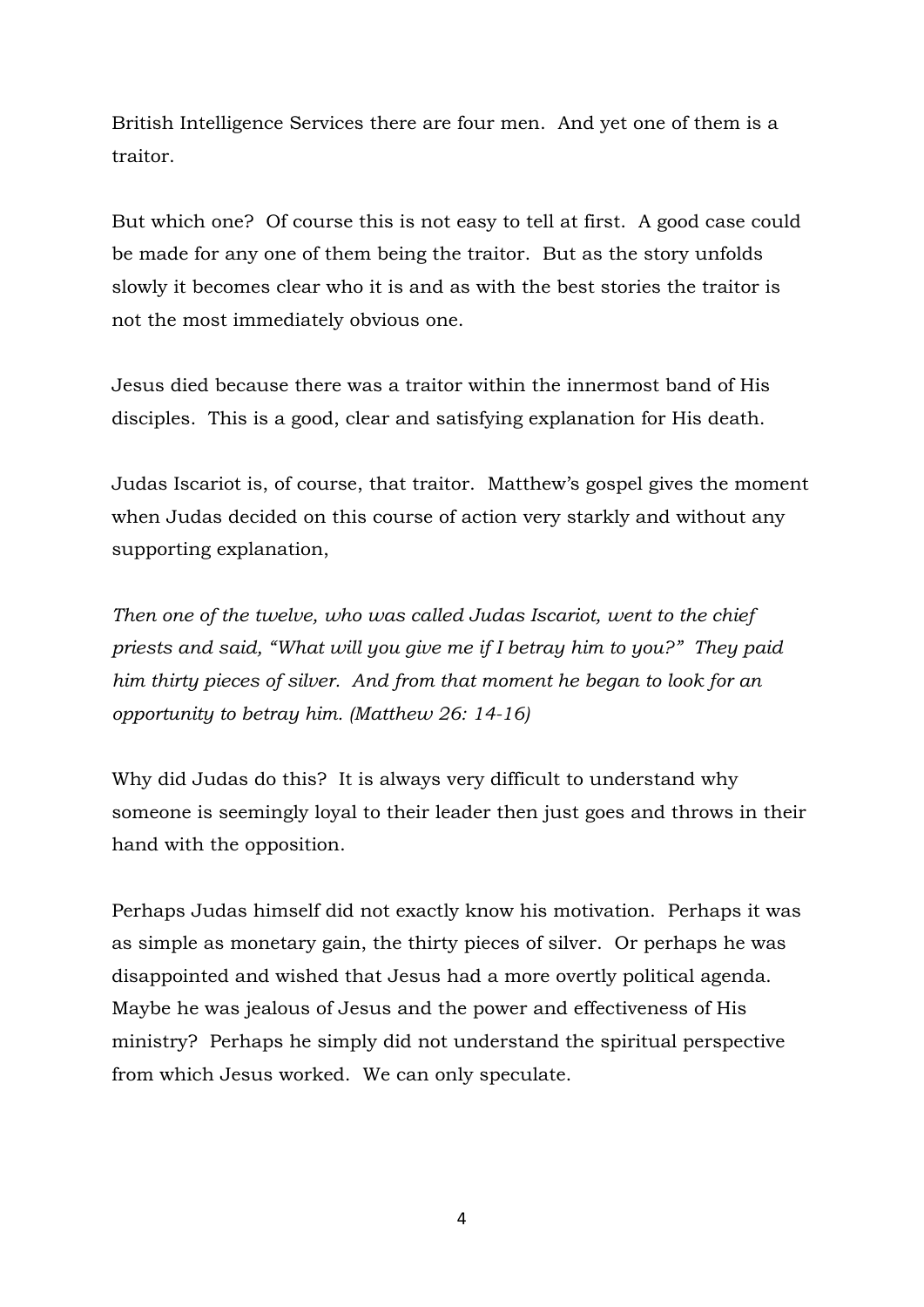John's gospel simply says that the devil put it into the heart of Judas Iscariot to betray Jesus. But that still leaves us with the human mystery of betrayal.

And if we can find a specific traitor and place all the responsibility for an evil event on him or her this in some ways lets us off the hook. We after all are not like him or her. And so we think that we are not responsible for betraying Jesus.

However, Jesus will not leave us with such an easy solution. Yes, Judas is the specific traitor. And yet the responsibility for abandoning and deserting Him lies with all the disciples. As He says to them at the Last Supper 'You will all become deserters because of me this night' (Matthew 26:31).

And then, of course, Peter, protests and thinks himself to be an exception. Although everyone else might desert you, he tells Jesus, I will never desert you.

But Peter does not know himself, his vulnerabilities or his weakness. The other disciples do indeed run away as Jesus has foretold when Jesus is arrested in the Garden of Gethsemane.

And yes Peter does continue following for the time being. But at a distance. And when his moment of testing comes, when he is asked whether or not he is a follower of Jesus he does not have the inner spiritual resources to stand firm and declare his faith in Jesus. Instead he denies three times that he knows Jesus. At this point the cock crows and remembering Jesus' prophecy of his betrayal he weeps bitterly.

When we think of the desertion and betrayal of Peter and the other disciples we may find that this strikes closer to home. We can all no doubt think of moments in our lives when we have wanted to or indeed have taken the easy and comfortable way out rather than following the difficult and sometimes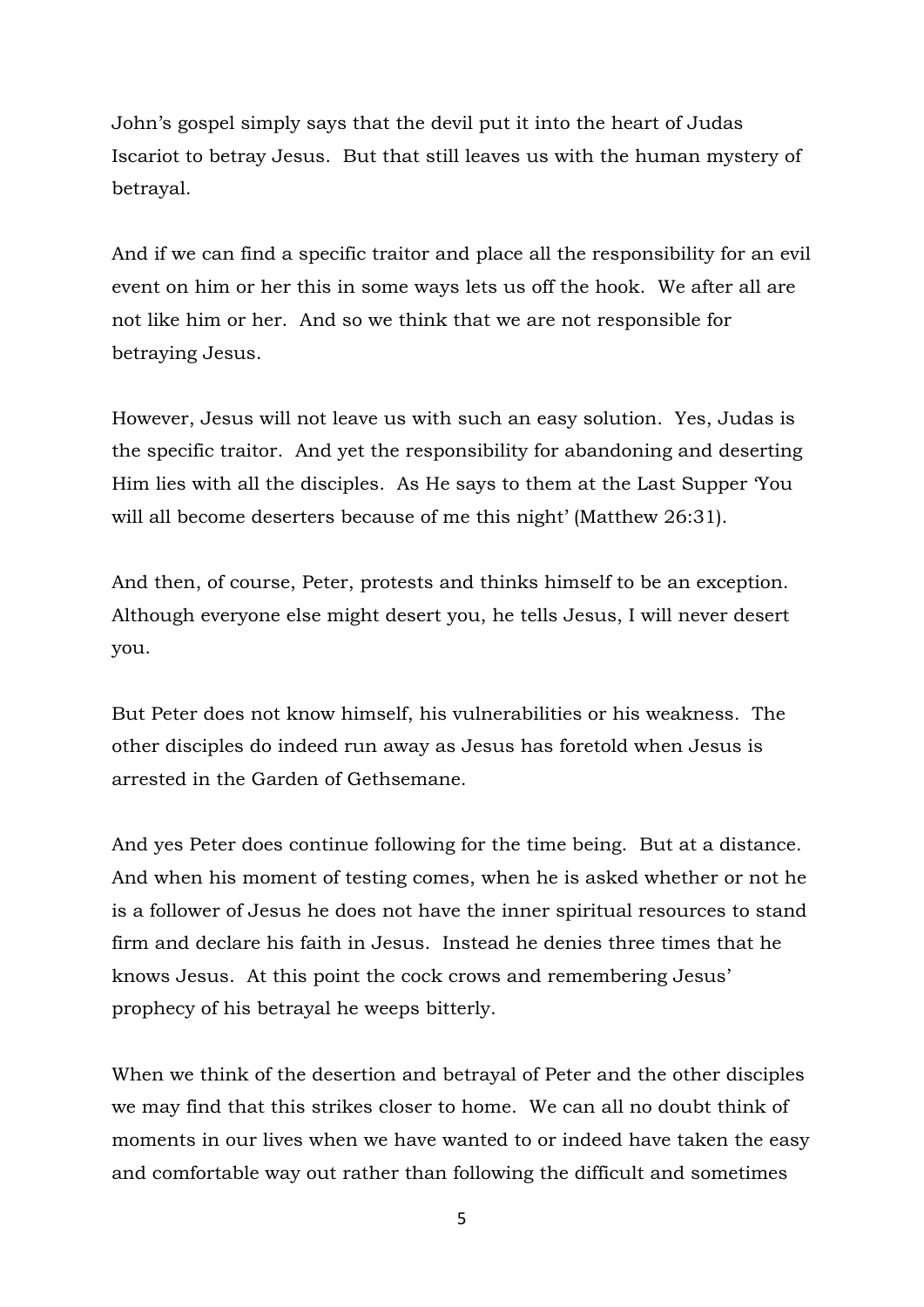painful way of faith. A way that does not lead to the comfort of popular applause but which involves misunderstanding and opposition.

And then there are others who fail to come to the rescue of Jesus in His time of need. They are neither committed followers nor hardened opponents but still we can learn something from their failure.

First there is Pontius Pilate. He knows that Jesus is innocent and he finds Him not guilty of any of the charges placed before him. Indeed his wife tells him, have nothing to do with that innocent man because I have suffered a great deal because of a dream about him (Matthew 27:19).

So Pilate knows perfectly well that Jesus is innocent. Legally he has the power to set Jesus free. And yet he chooses not to exercise this power.

Instead he passes the responsibility that is rightly his onto the shoulders of others. He asks the crowd for their verdict for which prisoner is to be released to them, Jesus or Barabbas. And when the crowds shout for Barabbas he washes his hands of his responsibility in Jesus' death.

But responsibility cannot be passed on so easily. However much Pilate may wish to pass on responsibility to the crowd the decision as to whether Jesus is to live or to die still actually lies with him.

Why then does Pilate betray both Jesus and simple justice? He is in a difficult position. His political reputation and career in the Roman Empire depends on him being able to keep order in Jerusalem at this crucial time of Passover. What if an insurrection results from His freeing Jesus?

Here again we may find our sympathies engaged. The desire to protect our own reputation and careers is very strong. What will other people think of this course of action? And so even when we know what the right course of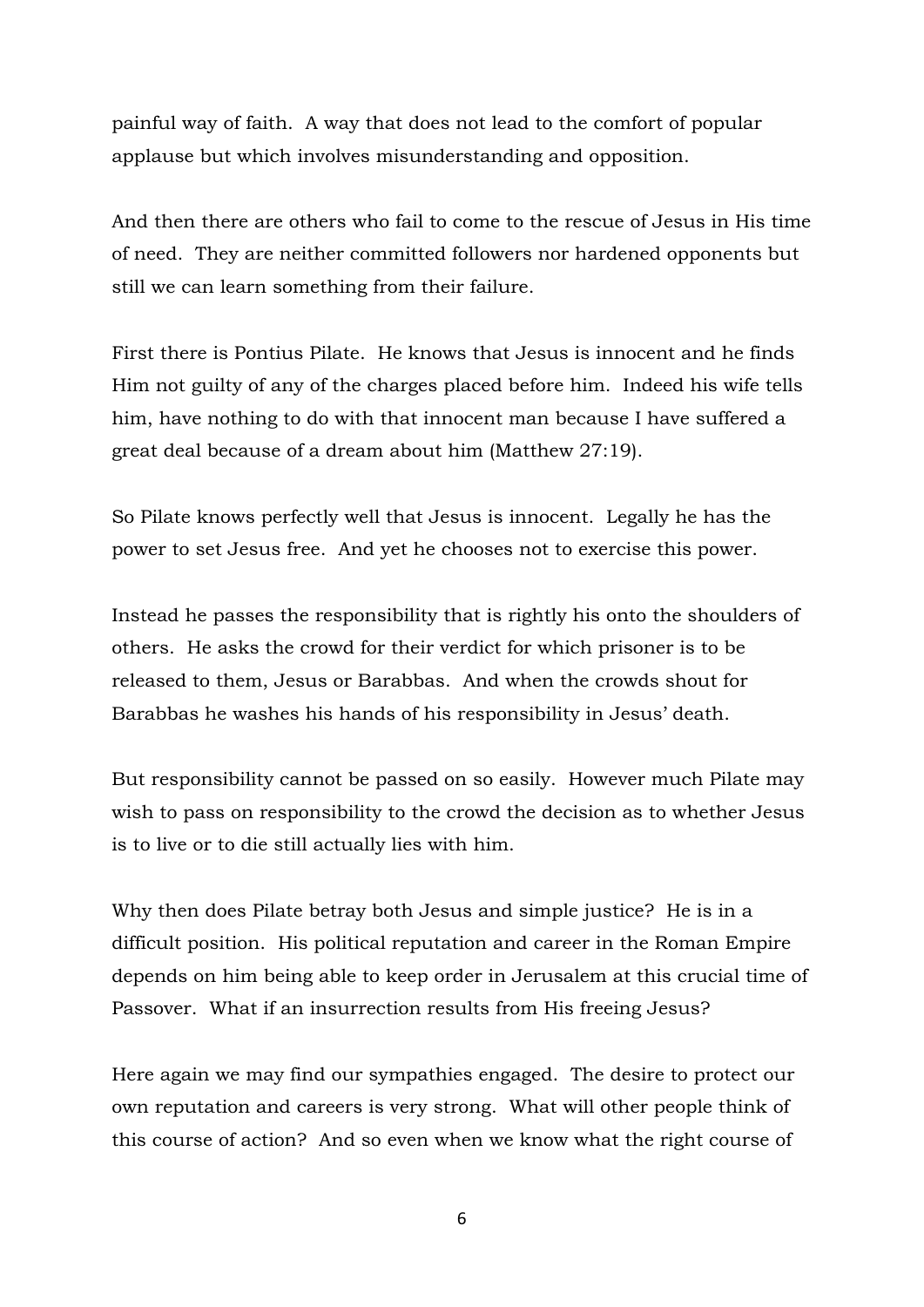action is we do not take it and pretend that responsibility for this failure lies elsewhere.

And then the crowds. No doubt this is not exactly the same crowd that shouted its acclaim for Jesus a few days earlier on His triumphal entry into Jerusalem. And yet the way in which the crowd shifts from one extreme to another, from shouts of Hosanna to shouts of Crucify demonstrates vividly the dangers of determining our course of action by whether or not this meets with popular approval. For the popular verdict can swing wildly and very suddenly. It is not a guide to what is right or wrong.

So all these different forms of betrayal and all the underlying motives shed a spotlight on the motives of our own hearts. What is it that drives and motivates us and in the end determines the course of our actions?

For although the betrayals of Judas, Peter and the disciples, Pilate and the crowds came in very different forms they each had one factor in common. They involved placing a greater priority on something other than Jesus. That something or someone may have been money, success, pride in our own resources, reputation in the eyes of others, career.

And so we think to ourselves surely we all at different times in our lives, often in times of crisis and pressure, have had similar moments of betrayal. It is a salutary thought.

And yet when we think of this seemingly close knit band of disciples and the way that this disintegrated under the pressure of the events which we recall in this Holy Week, we remember also that this is not the last word.

For that band of disciples was put back together again although not with the inclusion of Judas. And the bonds that held these disciples together and enabled them to proclaim publicly and boldly their faith in Jesus were